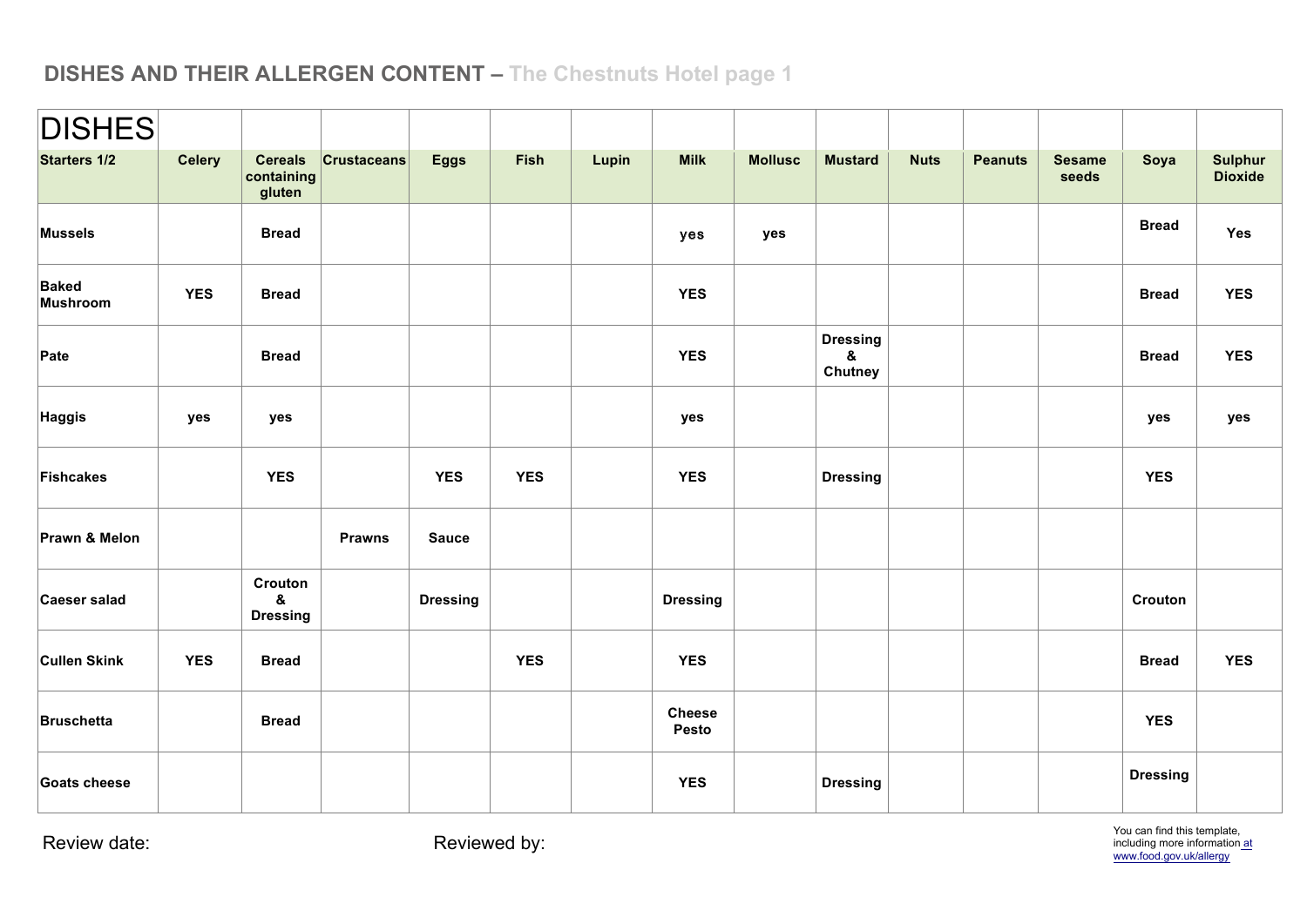| <b>DISHES</b>                    |               |                                        |                     |             |      |       |             |                |                                  |             |                |                        |            |                    |
|----------------------------------|---------------|----------------------------------------|---------------------|-------------|------|-------|-------------|----------------|----------------------------------|-------------|----------------|------------------------|------------|--------------------|
| Starter 2/2<br><b>Condiments</b> | <b>Celery</b> | <b>Cereals</b><br>containing<br>gluten | $ $ Crustaceans $ $ | <b>Eggs</b> | Fish | Lupin | <b>Milk</b> | <b>Mollusc</b> | <b>Mustard</b>                   | <b>Nuts</b> | <b>Peanuts</b> | <b>Sesame</b><br>seeds | Soya       | Sulphur<br>Dioxide |
| Chicken<br>Tempura               |               | <b>YES</b>                             |                     |             |      |       |             |                | $ \mathsf{D}{\mathsf{ressing}} $ |             |                |                        | <b>YES</b> |                    |
| Mango chutney                    |               |                                        |                     |             |      |       |             |                |                                  |             |                |                        |            |                    |
| <b>Cranberry sauce</b>           |               |                                        |                     |             |      |       |             |                |                                  |             |                |                        |            |                    |
| <b>French Mustard</b>            |               | <b>YES</b>                             |                     |             |      |       |             |                | <b>YES</b>                       |             |                |                        |            |                    |
| <b>English Mustard</b>           |               |                                        |                     |             |      |       |             |                | <b>YES</b>                       |             |                |                        |            |                    |
| Wholegrain<br>mustard            |               |                                        |                     |             |      |       |             |                | <b>YES</b>                       |             |                |                        |            |                    |
| <b>Hellmanns Mayo</b>            |               |                                        |                     | <b>YES</b>  |      |       |             |                |                                  |             |                |                        |            |                    |
| <b>Tartare Sauce</b>             |               |                                        |                     | <b>YES</b>  |      |       |             |                | <b>YES</b>                       |             |                |                        |            | <b>YES</b>         |
| Tomato ketchup                   |               |                                        |                     |             |      |       |             |                |                                  |             |                |                        |            |                    |
| <b>Brown sauce</b>               |               | <b>YES</b>                             |                     |             |      |       |             |                |                                  |             |                |                        |            |                    |

You can find this template, including more information at www.food.gov.uk/allergy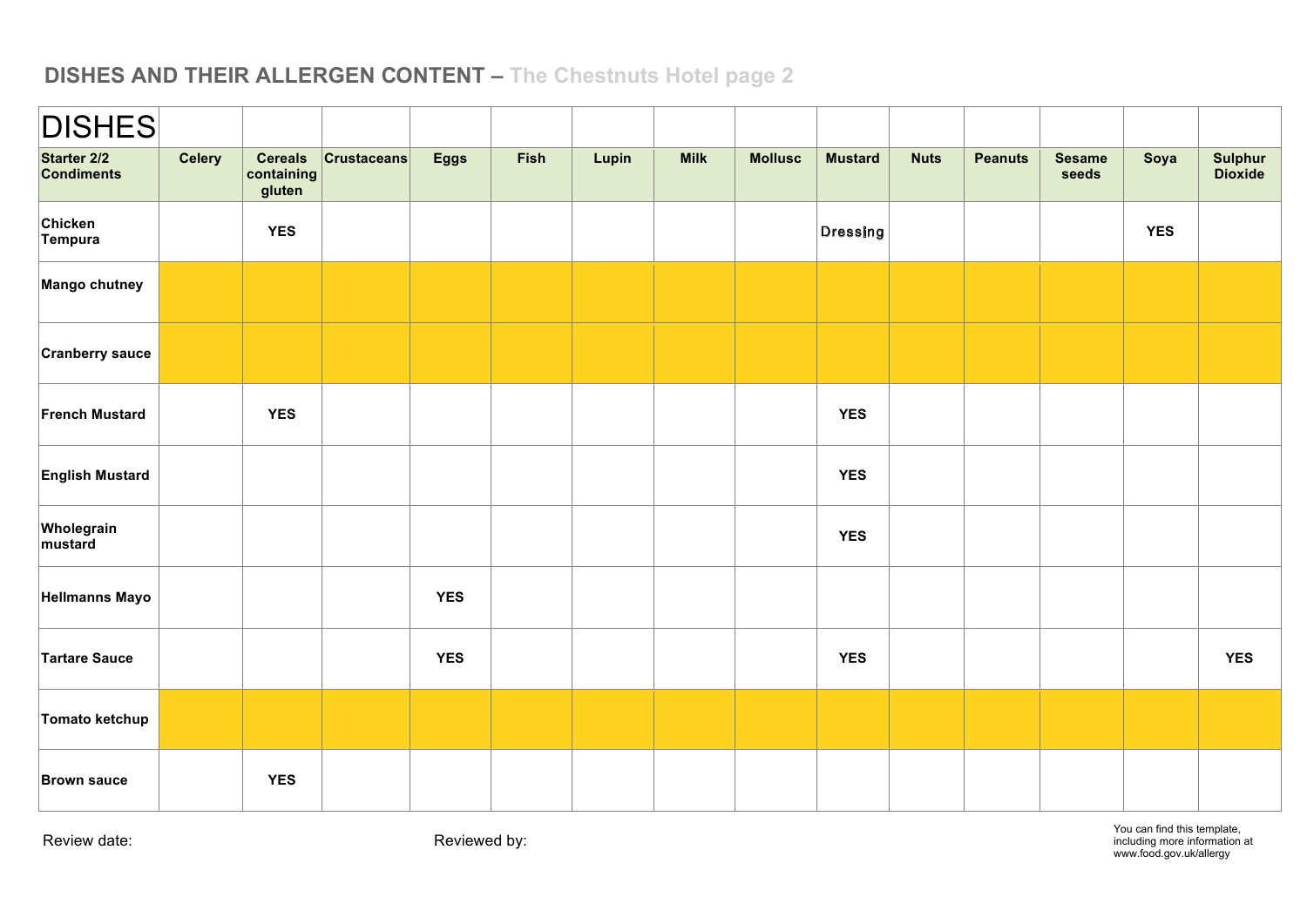| <b>DISHES</b>      |               |                                        |                    |             |            |       |                    |                |                |             |                |                        |      |                    |
|--------------------|---------------|----------------------------------------|--------------------|-------------|------------|-------|--------------------|----------------|----------------|-------------|----------------|------------------------|------|--------------------|
| Meat               | <b>Celery</b> | <b>Cereals</b><br>containing<br>gluten | <b>Crustaceans</b> | <b>Eggs</b> | Fish       | Lupin | <b>Milk</b>        | <b>Mollusc</b> | <b>Mustard</b> | <b>Nuts</b> | <b>Peanuts</b> | <b>Sesame</b><br>seeds | Soya | Sulphur<br>Dioxide |
|                    |               |                                        |                    |             |            |       |                    |                |                |             |                |                        |      |                    |
| Gammon steak       |               |                                        |                    |             |            |       | V&P                |                |                |             |                |                        | Oil  |                    |
| Haggis Pie         | <b>YES</b>    | <b>YES</b>                             |                    |             |            |       | <b>YES</b>         |                |                |             |                |                        |      | <b>YES</b>         |
| <b>Beef Burger</b> |               | <b>Bun</b><br>Onion ring               |                    | Mayo        |            |       |                    |                | Mayo<br>Relish |             |                | <b>Bun</b>             | Oil  |                    |
| Beef & Ale Pie     | <b>YES</b>    | <b>YES</b>                             |                    | Pastry      | <b>YES</b> |       | <b>YES</b>         |                |                |             |                |                        |      | <b>YES</b>         |
| Lamb liver         | <b>Sauce</b>  |                                        |                    |             |            |       | V&P<br>$2nd$ sauce |                |                |             |                |                        | Oil  | <b>YES</b>         |
| Pork Belly         | yes           |                                        |                    |             |            |       | V&P                |                |                |             |                |                        | yes  | yes                |
| Chicken Strogg     | yes           | yes                                    |                    |             |            |       | yes                |                | yes            |             |                |                        | yes  | yes                |
| Pork platter       | yes           | <b>Black pud</b>                       |                    |             |            |       | V&P                |                |                |             |                |                        | yes  | yes                |
| <b>Duck</b>        | yes           |                                        |                    |             |            |       | V&P                |                |                |             |                |                        | yes  | yes                |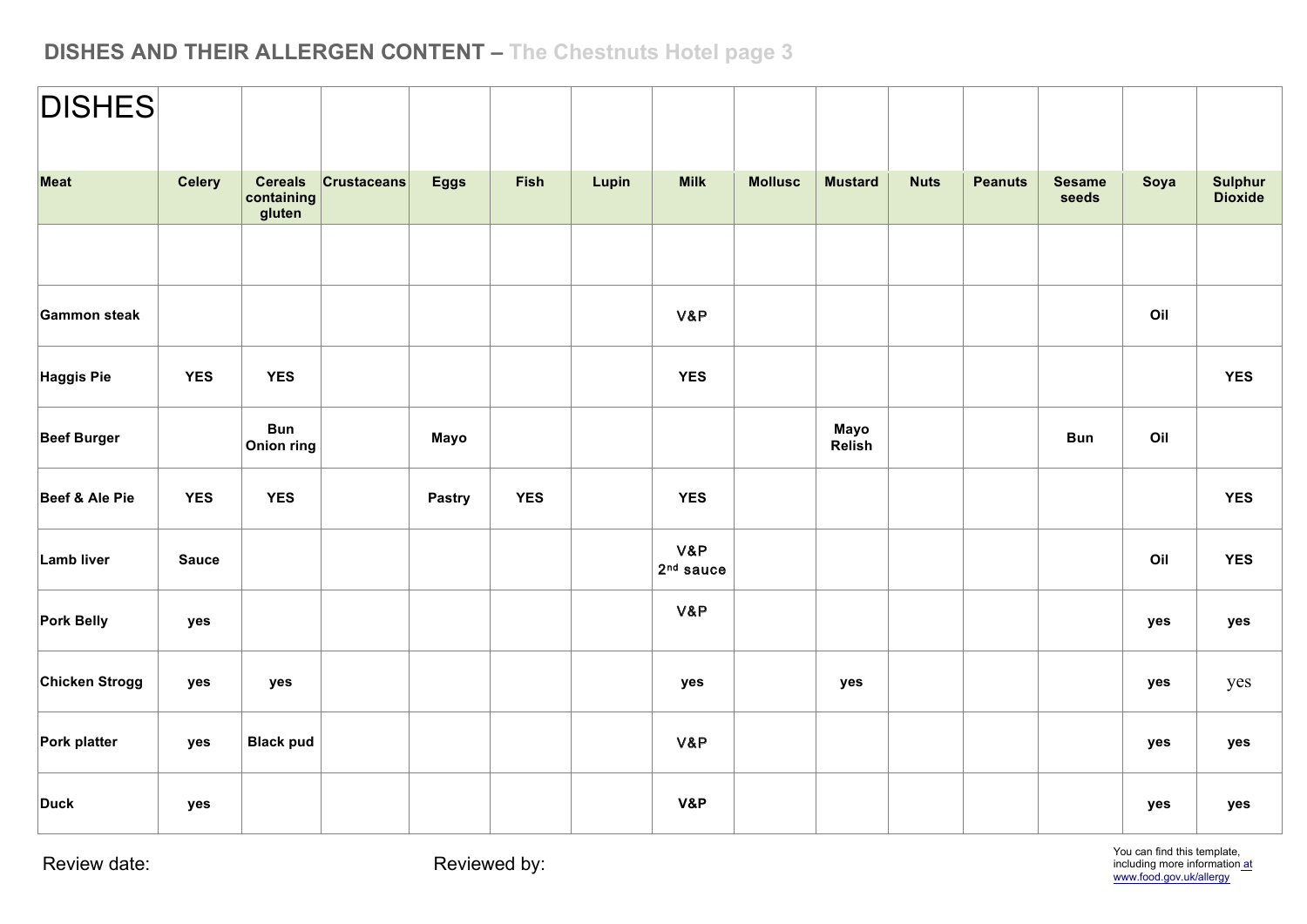| <b>DISHES</b>           |               |                                        |                    |             |             |       |                         |                |                 |             |                |                        |            |                    |
|-------------------------|---------------|----------------------------------------|--------------------|-------------|-------------|-------|-------------------------|----------------|-----------------|-------------|----------------|------------------------|------------|--------------------|
| Chicken                 | <b>Celery</b> | <b>Cereals</b><br>containing<br>gluten | <b>Crustaceans</b> | <b>Eggs</b> | <b>Fish</b> | Lupin | <b>Milk</b>             | <b>Mollusc</b> | <b>Mustard</b>  | <b>Nuts</b> | <b>Peanuts</b> | <b>Sesame</b><br>seeds | Soya       | Sulphur<br>Dioxide |
|                         |               |                                        |                    |             |             |       |                         |                |                 |             |                |                        |            |                    |
| Chicken Fajitas         |               | <b>Wraps</b>                           |                    |             |             |       | Cheese<br>Sour<br>cream |                |                 |             |                |                        | <b>YES</b> |                    |
| Cajun chicken           | <b>Sauce</b>  |                                        |                    |             |             |       | <b>YES</b>              |                |                 |             |                |                        | Oil        | <b>YES</b>         |
| Chicken Strogg          | yes           | yes                                    |                    |             |             |       | yes                     |                | yes             |             |                |                        | yes        | yes                |
| Chicken<br>Tempura      |               | <b>YES</b>                             |                    |             |             |       |                         |                | <b>Dressing</b> |             |                |                        | <b>YES</b> |                    |
| Cajun chicken<br>burger |               | <b>Bun</b>                             |                    | Mayo        |             |       |                         |                | Mayo            |             |                | <b>Bun</b>             | Oil        |                    |
|                         |               |                                        |                    |             |             |       |                         |                |                 |             |                |                        |            |                    |
|                         |               |                                        |                    |             |             |       |                         |                |                 |             |                |                        |            |                    |
|                         |               |                                        |                    |             |             |       |                         |                |                 |             |                |                        |            |                    |
|                         |               |                                        |                    |             |             |       |                         |                |                 |             |                |                        |            |                    |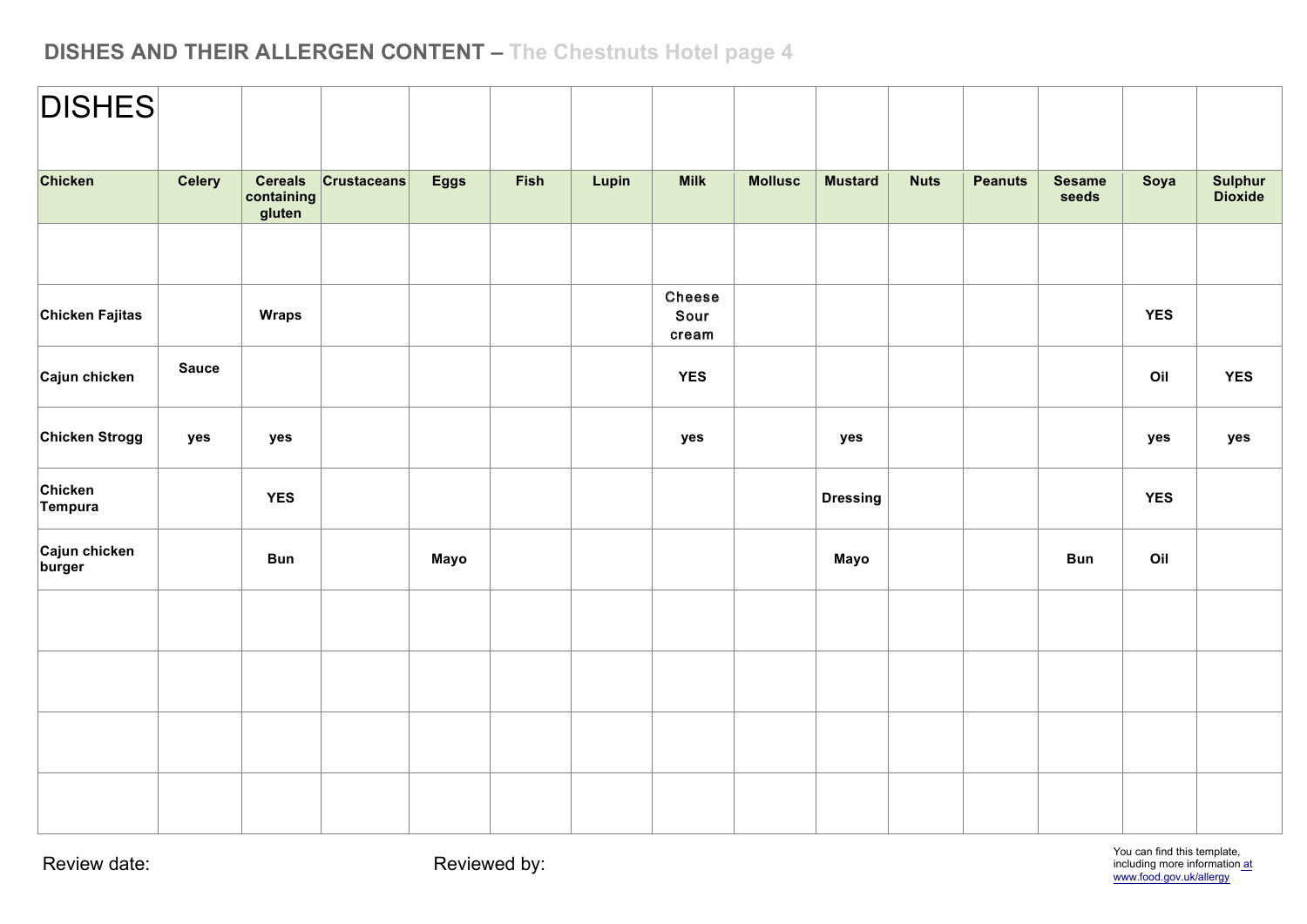| <b>DISHES</b>                |               |                                        |                    |                |            |       |                         |                |                                   |             |                |                        |            |                                  |
|------------------------------|---------------|----------------------------------------|--------------------|----------------|------------|-------|-------------------------|----------------|-----------------------------------|-------------|----------------|------------------------|------------|----------------------------------|
| Fish                         | <b>Celery</b> | <b>Cereals</b><br>containing<br>gluten | <b>Crustaceans</b> | <b>Eggs</b>    | Fish       | Lupin | <b>Milk</b>             | <b>Mollusc</b> | <b>Mustard</b>                    | <b>Nuts</b> | <b>Peanuts</b> | <b>Sesame</b><br>seeds | Soya       | <b>Sulphur</b><br><b>Dioxide</b> |
| Thai Fishcakes               |               | <b>YES</b>                             |                    | <b>YES</b>     | <b>YES</b> |       | <b>YES</b>              |                | Dressing                          |             |                |                        | <b>YES</b> |                                  |
| <b>Battered</b><br>Haddock   |               | <b>YES</b>                             |                    | <b>Tartare</b> | <b>YES</b> |       |                         |                | <b>Tartare</b><br><b>Dressing</b> |             |                |                        | <b>YES</b> | <b>Tartare</b>                   |
| Smocked<br>Haddock<br>Mornay | yes           |                                        |                    |                | yes        |       | yes                     |                |                                   |             |                |                        |            | yes                              |
| Salmon                       | <b>YES</b>    |                                        |                    |                | <b>YES</b> |       | <b>YES</b>              |                |                                   |             |                |                        | yes        | <b>YES</b>                       |
| <b>Haddock Gratin</b>        | <b>YES</b>    | <b>Crust</b>                           | <b>YES</b>         |                | <b>YES</b> |       | <b>YES</b>              |                |                                   |             |                |                        | yes        | <b>YES</b>                       |
| Scampi                       |               | <b>YES</b>                             | <b>YES</b>         | <b>Tartare</b> |            |       |                         |                | <b>Tartare</b><br><b>Dressing</b> |             |                |                        | <b>YES</b> | <b>Tartare</b>                   |
| Prawn Fajitas                |               | <b>Wraps</b>                           | <b>YES</b>         |                |            |       | Cheese<br>Sour<br>cream |                |                                   |             |                |                        | Oil        |                                  |
| <b>Breaded</b><br>Haddock    |               | <b>YES</b>                             |                    | <b>YES</b>     | <b>YES</b> |       | <b>YES</b>              |                | <b>Tartare</b><br><b>Dressing</b> |             |                |                        | <b>YES</b> | <b>Tartare</b>                   |
| <b>Skewers</b>               | yes           | yes                                    | yes                |                | yes        |       | Sour<br>cream           |                | dressing                          |             |                |                        | yes        | yes                              |
| <b>Mussels</b>               |               | bread                                  |                    |                |            |       | yes                     | yes            |                                   |             |                |                        |            | Yes                              |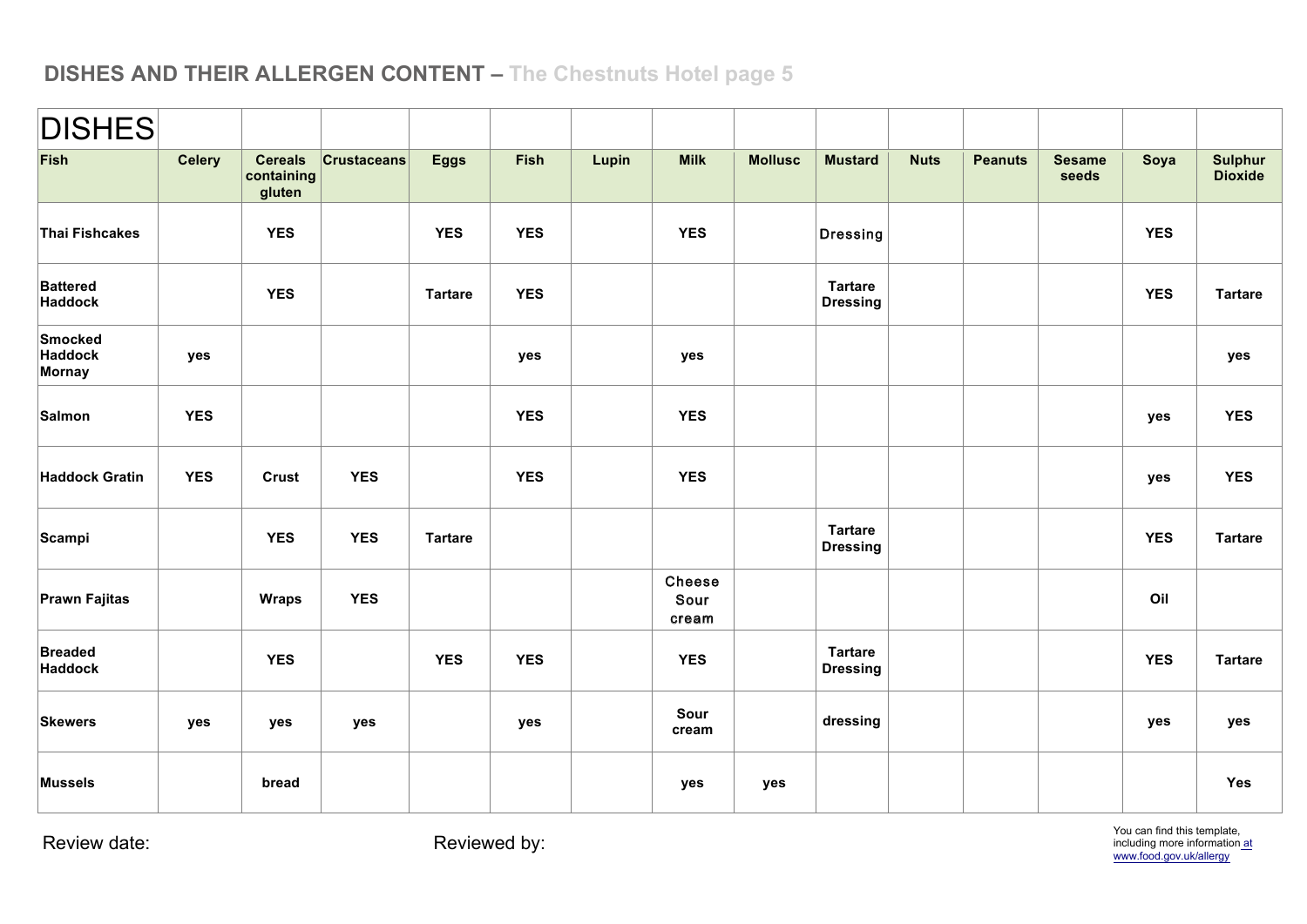| <b>DISHES</b>          |               |                                        |                    |             |      |       |                         |                |                 |             |                |                        |                                 |                           |
|------------------------|---------------|----------------------------------------|--------------------|-------------|------|-------|-------------------------|----------------|-----------------|-------------|----------------|------------------------|---------------------------------|---------------------------|
| Pasta & Veg            | <b>Celery</b> | <b>Cereals</b><br>containing<br>gluten | <b>Crustaceans</b> | <b>Eggs</b> | Fish | Lupin | <b>Milk</b>             | <b>Mollusc</b> | <b>Mustard</b>  | <b>Nuts</b> | <b>Peanuts</b> | <b>Sesame</b><br>seeds | Soya                            | Sulphur<br><b>Dioxide</b> |
| <b>Beef Lasagne</b>    | <b>YES</b>    | <b>YES</b>                             |                    |             |      |       | <b>YES</b>              |                | Dressing        |             |                |                        | <b>Bread</b><br><b>Dressing</b> | <b>YES</b>                |
| <b>Veg Lasagne</b>     | <b>YES</b>    | <b>YES</b>                             |                    |             |      |       | <b>YES</b>              |                | <b>Dressing</b> |             |                |                        | <b>Bread</b><br><b>Dressing</b> | <b>YES</b>                |
| <b>Macaroni Cheese</b> | <b>YES</b>    | <b>YES</b>                             |                    |             |      |       | <b>YES</b>              |                | <b>Dressing</b> |             |                |                        | <b>Bread</b><br><b>Dressing</b> | <b>YES</b>                |
| Bean cass              | yes           |                                        |                    |             |      |       | yes                     |                |                 |             |                |                        |                                 | yes                       |
| Mush & Veg<br>Strogg   | yes           | yes                                    |                    |             |      |       | yes                     |                | yes             |             |                |                        | yes                             | yes                       |
| Veggie Burger          |               | <b>Bun</b><br><b>Onion ring</b>        |                    | Mayo        |      |       | <b>YES</b>              |                | Mayo            |             |                | <b>Bun</b>             | Oil                             |                           |
| Veg Fajitas            |               | <b>Wraps</b>                           |                    |             |      |       | Cheese<br>Sour<br>cream |                |                 |             |                |                        | <b>YES</b>                      |                           |
|                        |               |                                        |                    |             |      |       |                         |                |                 |             |                |                        |                                 |                           |
|                        |               |                                        |                    |             |      |       |                         |                |                 |             |                |                        |                                 |                           |
|                        |               |                                        |                    |             |      |       |                         |                |                 |             |                |                        |                                 |                           |

You can find this template, including more information at www.food.gov.uk/allergy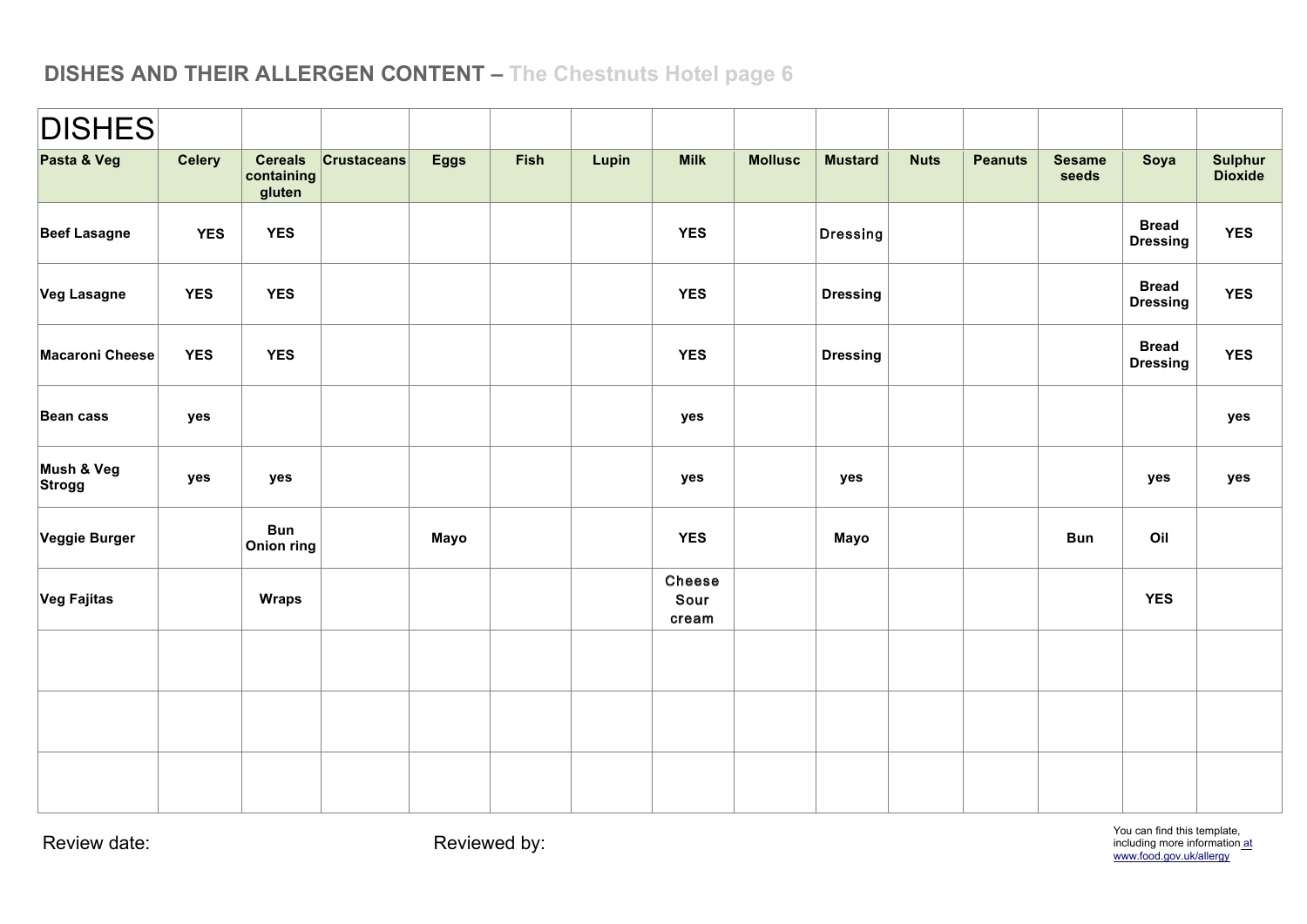| <b>DISHES</b>                             |               |                                        |                    |             |      |       |               |                |                  |             |                |                        |                 |                                  |
|-------------------------------------------|---------------|----------------------------------------|--------------------|-------------|------|-------|---------------|----------------|------------------|-------------|----------------|------------------------|-----------------|----------------------------------|
| <b>Salads</b>                             | <b>Celery</b> | <b>Cereals</b><br>containing<br>gluten | <b>Crustaceans</b> | <b>Eggs</b> | Fish | Lupin | <b>Milk</b>   | <b>Mollusc</b> | <b>Mustard</b>   | <b>Nuts</b> | <b>Peanuts</b> | <b>Sesame</b><br>seeds | Soya            | <b>Sulphur</b><br><b>Dioxide</b> |
| <b>Dressed Salad</b>                      |               |                                        |                    |             |      |       |               |                | <b>YES</b>       |             |                |                        | <b>YES</b>      |                                  |
| Coleslaw                                  |               |                                        |                    | <b>YES</b>  |      |       |               |                | <b>YES</b>       |             |                |                        |                 |                                  |
| Potato salad                              |               |                                        |                    | <b>YES</b>  |      |       |               |                | <b>YES</b>       |             |                |                        |                 |                                  |
| Coronation<br>Chicken                     |               |                                        |                    | Mayo        |      |       |               |                | Mayo<br>dressing |             |                |                        | dressing        |                                  |
| <b>Prawn Marie</b><br>$  \mathsf{rose}  $ |               |                                        | <b>YES</b>         | <b>YES</b>  |      |       |               |                | <b>YES</b>       |             |                |                        |                 | <b>YES</b>                       |
| Goats cheese &<br>Balsamic                |               |                                        |                    |             |      |       | <b>Cheese</b> |                |                  |             |                |                        |                 | <b>Balsamic</b>                  |
| Ham &<br>Pineapple                        |               |                                        |                    |             |      |       |               |                |                  |             |                |                        |                 |                                  |
| Caeser                                    |               | <b>Dressing</b><br>Crouton             |                    | dressing    |      |       | dressing      |                |                  |             |                |                        |                 |                                  |
| Cajun Chicken<br>salad                    |               |                                        |                    |             |      |       | Sour<br>cream |                | <b>Dressing</b>  |             |                |                        | <b>Dressing</b> |                                  |
| Prawn and<br>salmon                       | yes           | yes                                    | yes                |             | yes  |       | Sour<br>cream |                | <b>Dressing</b>  |             |                |                        | yes             | yes                              |

You can find this template,<br>including more information at www.food.gov.uk/allergy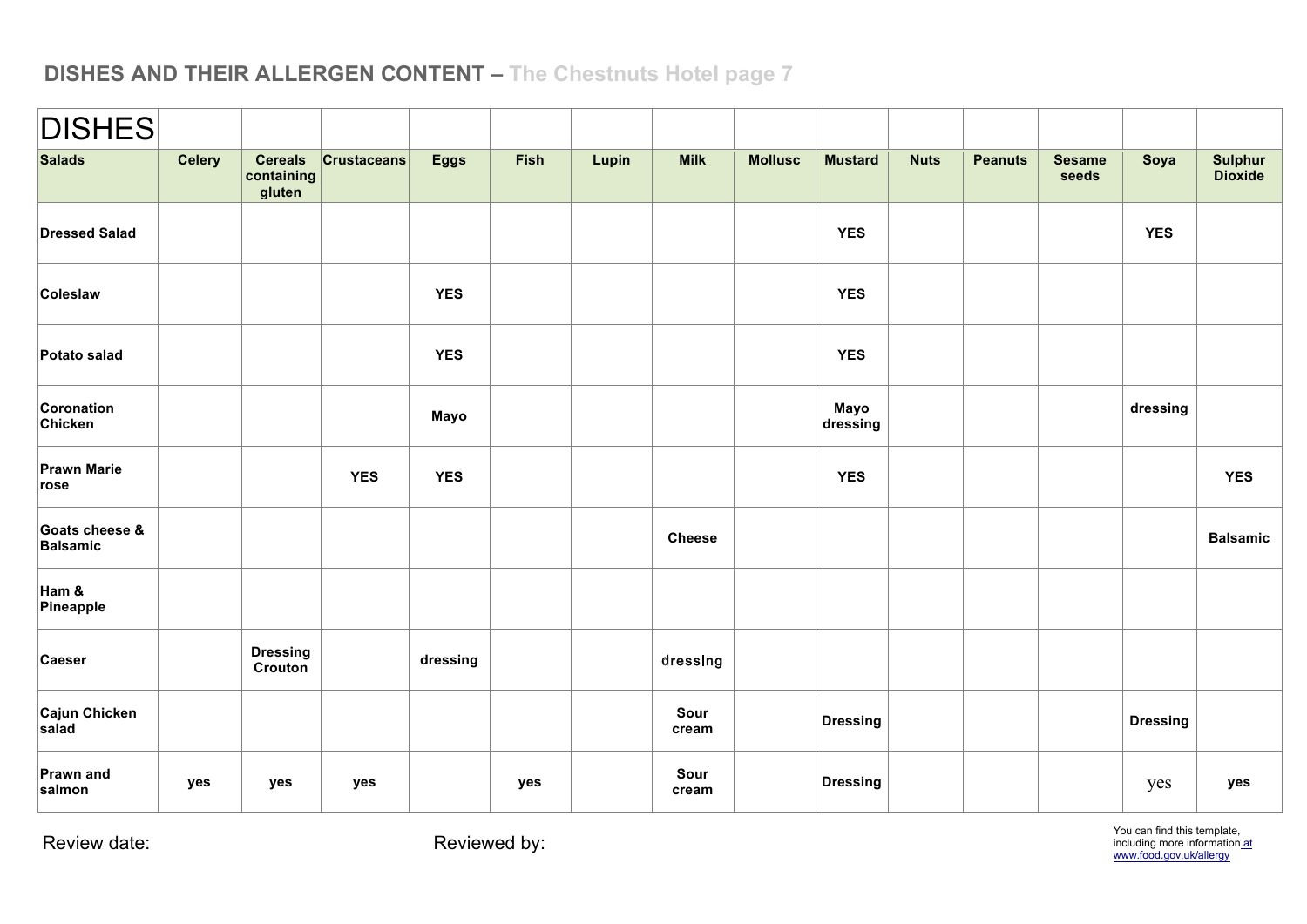| $ \mathsf{DISHES} $               |               |                                        |                    |             |      |       |                        |                |                |             |                |                        |            |                    |
|-----------------------------------|---------------|----------------------------------------|--------------------|-------------|------|-------|------------------------|----------------|----------------|-------------|----------------|------------------------|------------|--------------------|
| <b>Sides</b>                      | <b>Celery</b> | <b>Cereals</b><br>containing<br>gluten | <b>Crustaceans</b> | <b>Eggs</b> | Fish | Lupin | <b>Milk</b>            | <b>Mollusc</b> | <b>Mustard</b> | <b>Nuts</b> | <b>Peanuts</b> | <b>Sesame</b><br>seeds | Soya       | Sulphur<br>Dioxide |
| Garlic bread                      |               | <b>YES</b>                             |                    |             |      |       | <b>YES</b>             |                |                |             |                |                        | <b>YES</b> |                    |
| Onion rings                       |               | <b>YES</b>                             |                    |             |      |       |                        |                |                |             |                |                        | <b>YES</b> | <b>YES</b>         |
| French fries<br>(including cajun) |               |                                        |                    |             |      |       |                        |                |                |             |                |                        | <b>YES</b> |                    |
| Vegetable &<br>potato plate       |               |                                        |                    |             |      |       | <b>Butter</b><br>Cream |                |                |             |                |                        |            |                    |
| <b>Crusty bread</b><br>and butter |               | <b>YES</b>                             |                    |             |      |       | <b>Butter</b>          |                |                |             |                |                        | <b>YES</b> |                    |
| Coleslaw                          |               |                                        |                    | <b>YES</b>  |      |       |                        |                | <b>YES</b>     |             |                |                        |            |                    |
| <b>Dressed salad</b>              |               |                                        |                    |             |      |       |                        |                | <b>YES</b>     |             |                |                        | <b>YES</b> |                    |
| <b>GF Rolls</b>                   |               |                                        |                    |             |      |       |                        |                |                |             |                |                        |            |                    |
|                                   |               |                                        |                    |             |      |       |                        |                |                |             |                |                        |            |                    |
|                                   |               |                                        |                    |             |      |       |                        |                |                |             |                |                        |            |                    |

You can find this template, including more information at www.food.gov.uk/allergy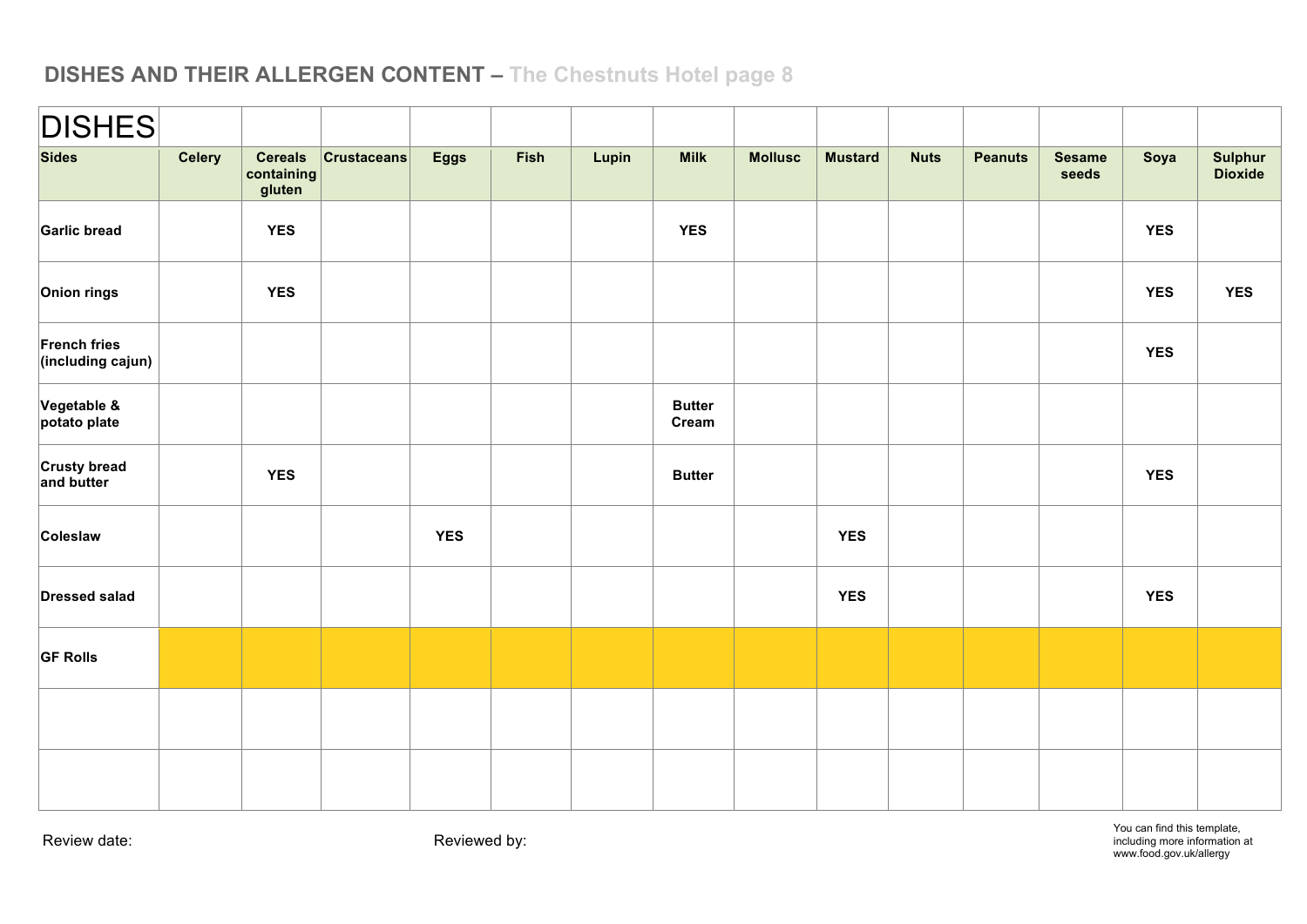| <b>DISHES</b>        |        |                                        |                 |             |      |       |                              |                |                |             |                |                        |            |                    |
|----------------------|--------|----------------------------------------|-----------------|-------------|------|-------|------------------------------|----------------|----------------|-------------|----------------|------------------------|------------|--------------------|
| <b>Breakfast</b>     | Celery | <b>Cereals</b><br>containing<br>gluten | $ $ Crustaceans | <b>Eggs</b> | Fish | Lupin | <b>Milk</b>                  | <b>Mollusc</b> | <b>Mustard</b> | <b>Nuts</b> | <b>Peanuts</b> | <b>Sesame</b><br>seeds | Soya       | Sulphur<br>Dioxide |
| Bacon                |        |                                        |                 |             |      |       |                              |                |                |             |                |                        | oil        |                    |
| Sausage              |        | <b>YES</b>                             |                 |             |      |       |                              |                |                |             |                |                        | oil        | <b>YES</b>         |
| <b>Black Pudding</b> |        | <b>YES</b>                             |                 |             |      |       |                              |                |                |             |                |                        | oil        |                    |
| Potato Scone         |        | <b>YES</b>                             |                 |             |      |       |                              |                |                |             |                |                        | oil        |                    |
| Mushroom             |        |                                        |                 |             |      |       | <b>Butter</b>                |                |                |             |                |                        | oil        |                    |
| Tomato               |        |                                        |                 |             |      |       | <b>Butter</b>                |                |                |             |                |                        | oil        |                    |
| <b>Beans</b>         |        |                                        |                 |             |      |       |                              |                |                |             |                |                        |            |                    |
| Scrambled egg        |        |                                        |                 | <b>YES</b>  |      |       | <b>Butter</b><br><b>Milk</b> |                |                |             |                |                        |            |                    |
| <b>Bread</b>         |        | Yes                                    |                 |             |      |       | <b>Butter</b>                |                |                |             |                |                        | <b>YES</b> |                    |
| Fried egg            |        |                                        |                 | <b>YES</b>  |      |       |                              |                |                |             |                |                        | <b>YES</b> |                    |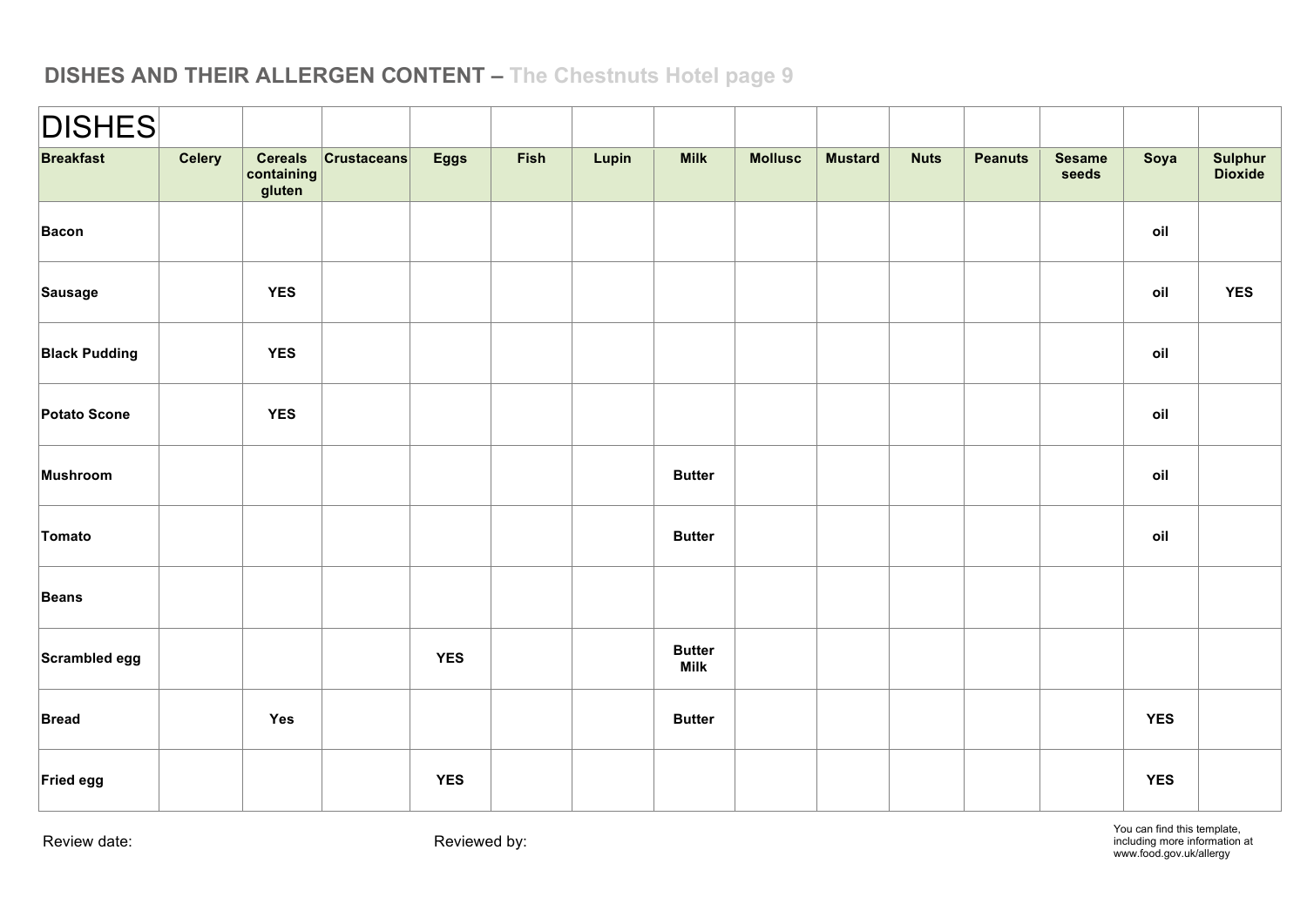| <b>DISHES</b>                                        |               |                                        |                    |              |             |       |               |                |                 |             |                |                        |                 |                                  |
|------------------------------------------------------|---------------|----------------------------------------|--------------------|--------------|-------------|-------|---------------|----------------|-----------------|-------------|----------------|------------------------|-----------------|----------------------------------|
| <b>Crepes &amp; Sannys</b>                           | <b>Celery</b> | <b>Cereals</b><br>containing<br>gluten | <b>Crustaceans</b> | <b>Eggs</b>  | <b>Fish</b> | Lupin | <b>Milk</b>   | <b>Mollusc</b> | <b>Mustard</b>  | <b>Nuts</b> | <b>Peanuts</b> | <b>Sesame</b><br>seeds | Soya            | <b>Sulphur</b><br><b>Dioxide</b> |
| veg crepe                                            | Yes           | <b>Yes</b>                             |                    | <b>Yes</b>   |             |       | <b>Yes</b>    |                | Dressing        |             |                |                        | <b>Dressing</b> | <b>Yes</b>                       |
| Seafood crepe                                        | Yes           | Yes                                    | <b>Yes</b>         | <b>Yes</b>   | Yes         |       | <b>Yes</b>    |                | <b>Dressing</b> |             |                |                        | <b>Dressing</b> | <b>Yes</b>                       |
| Cajun chicken<br>crepe                               | Yes           | Yes                                    |                    | Yes          |             |       | <b>Yes</b>    |                | <b>Dressing</b> |             |                |                        | <b>Dressing</b> | Yes                              |
| <b>Wraps, white</b><br>bread &<br><b>Brown bread</b> |               | Yes                                    |                    |              |             |       |               |                |                 |             |                |                        | Yes             |                                  |
| Cajun chicken,<br>sweet chilli and<br>mayo           |               |                                        |                    | Mayo         |             |       |               |                |                 |             |                |                        | Yes             | <b>Yes</b>                       |
| <b>Prawn Marie-</b><br>rose                          |               |                                        | Yes                | <b>Sauce</b> |             |       |               |                | <b>Sauce</b>    |             |                |                        | Yes             | Yes                              |
| Cheddar, ham<br>and coleslaw                         |               |                                        |                    | Mayo         |             |       | <b>Cheese</b> |                | Mayo            |             |                |                        |                 |                                  |
| <b>Pulled pork</b>                                   |               |                                        |                    |              |             |       | Sour<br>cream |                |                 |             |                |                        | yes             | Yes                              |
| <b>Goats cheese</b>                                  |               |                                        |                    |              |             |       | Yes           |                |                 |             |                |                        | Yes             |                                  |
| Ham and<br>wholegrain<br>mustard                     |               |                                        |                    |              |             |       |               |                | Yes             |             |                |                        |                 |                                  |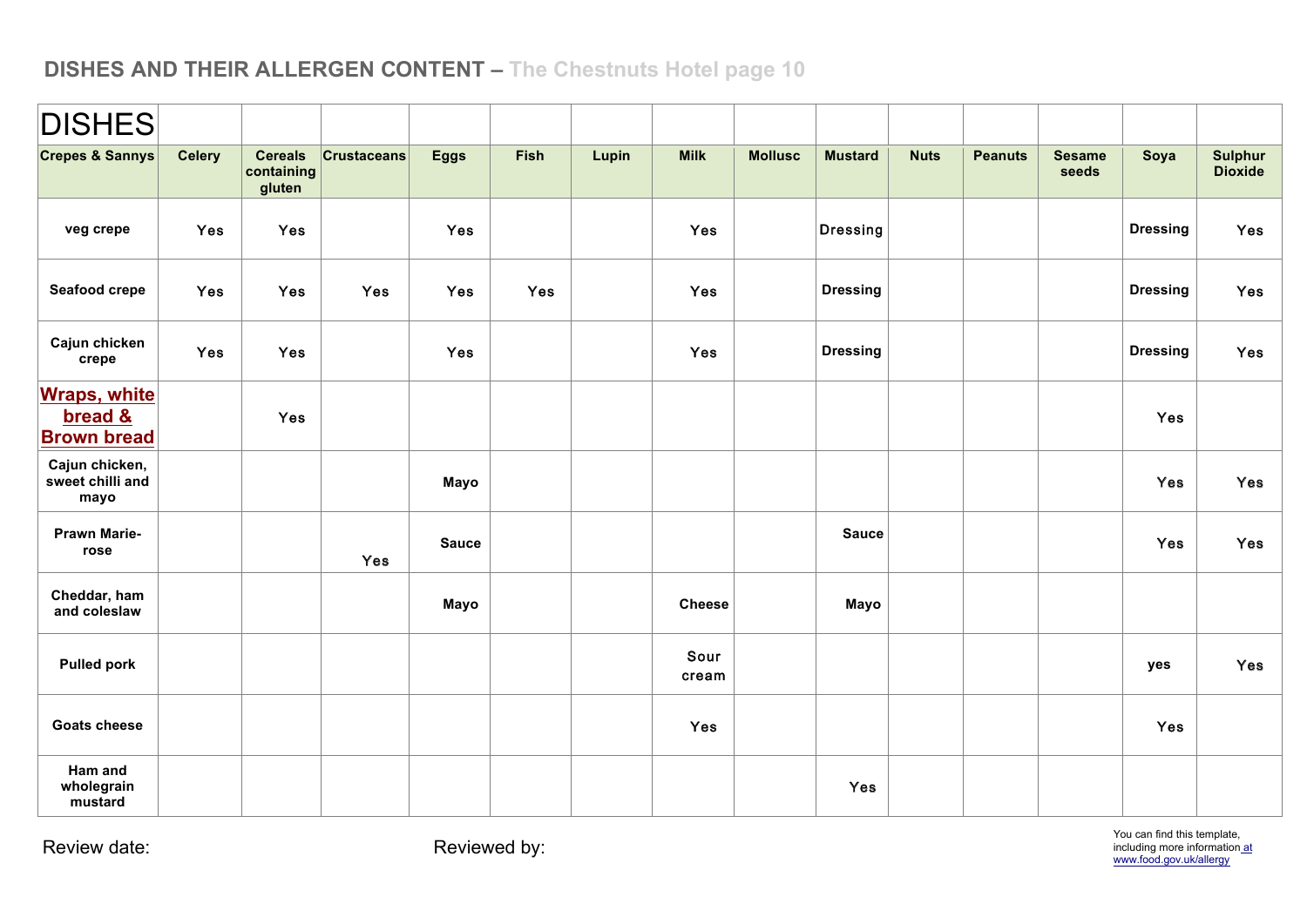| <b>DISHES</b>                |        |                                             |      |      |       |             |                |                |             |                |                        |      |                    |
|------------------------------|--------|---------------------------------------------|------|------|-------|-------------|----------------|----------------|-------------|----------------|------------------------|------|--------------------|
| <b>Sannys</b>                | Celery | Cereals Crustaceans<br>containing<br>gluten | Eggs | Fish | Lupin | <b>Milk</b> | <b>Mollusc</b> | <b>Mustard</b> | <b>Nuts</b> | <b>Peanuts</b> | <b>Sesame</b><br>seeds | Soya | Sulphur<br>Dioxide |
| <b>Brie and</b><br>cranberry |        |                                             |      |      |       | Yes         |                |                |             |                |                        |      |                    |
|                              |        |                                             |      |      |       |             |                |                |             |                |                        |      |                    |
|                              |        |                                             |      |      |       |             |                |                |             |                |                        |      |                    |
|                              |        |                                             |      |      |       |             |                |                |             |                |                        |      |                    |
|                              |        |                                             |      |      |       |             |                |                |             |                |                        |      |                    |
|                              |        |                                             |      |      |       |             |                |                |             |                |                        |      |                    |
|                              |        |                                             |      |      |       |             |                |                |             |                |                        |      |                    |
|                              |        |                                             |      |      |       |             |                |                |             |                |                        |      |                    |
|                              |        |                                             |      |      |       |             |                |                |             |                |                        |      |                    |
|                              |        |                                             |      |      |       |             |                |                |             |                |                        |      |                    |